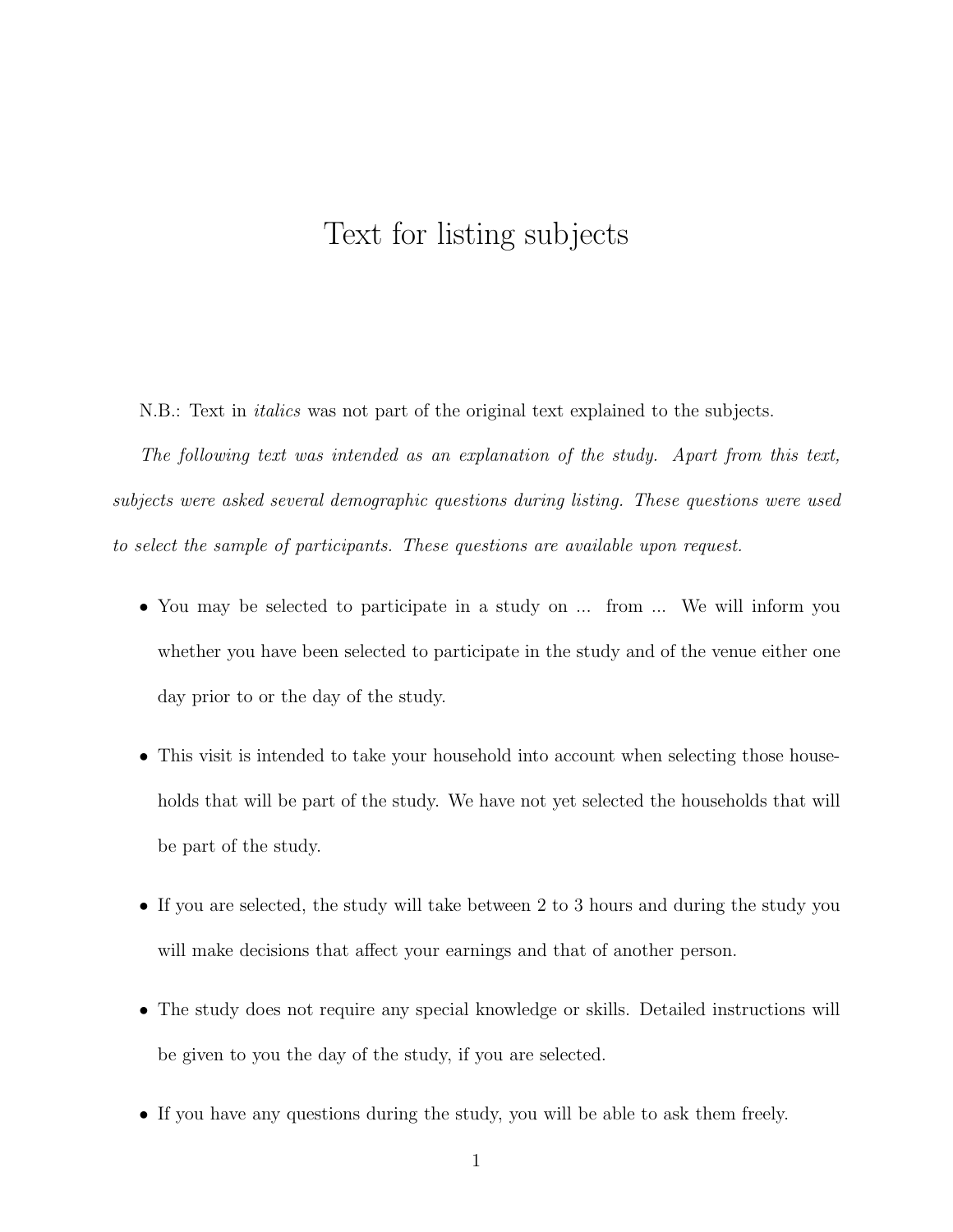- Participation in the study is voluntary and you can withdraw from the study at any moment.
- *•* Your decisions during the study will be anonymous.
- If you are selected to participate in the study, you will be paid 1 sol for attending the study, 1 sol for completing a questionnaire and additional money for participating in a decision-making game. We will also pay you at that time for a decision that you will make shortly. All payments will be made IN CASH after the study.
- *•* Participation in this study does not require gambling or risking your own money.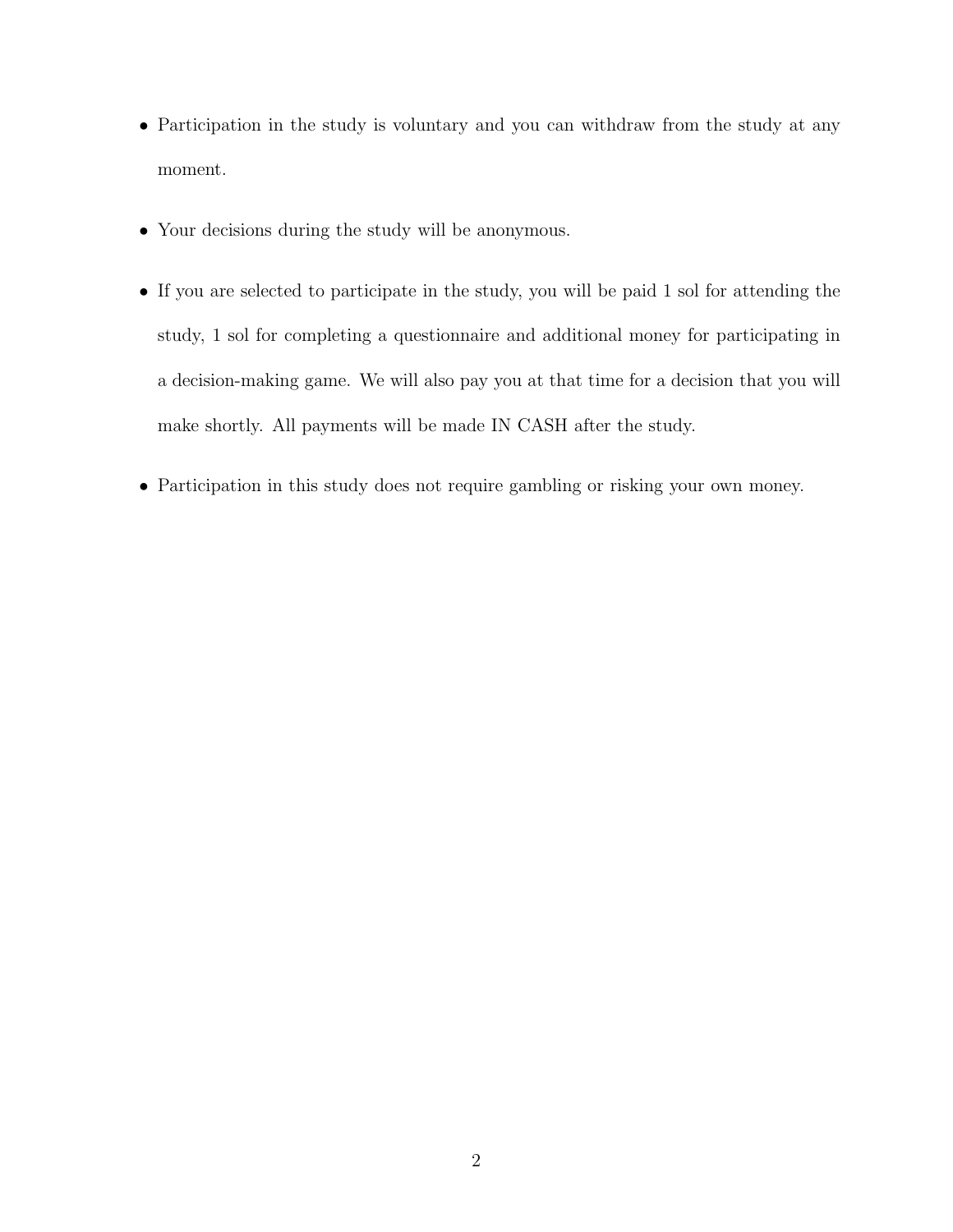# The dictator game

N.B.: Text in *italics* was not part of the original text explained to the subjects.

We would like to ask you a brief question. You will be paid according to the decision that you make IF YOU ARE SELECTED FOR THE STUDY. If you are selected, you will be paid the amount corresponding to your decision in addition to the earnings made during the decision-making game that is part of the main study. We will not take your response into account when selecting people for the study. In fact, your decision will be anonymous. You should write your response to the question on this sheet of paper and place it in the envelope. Is this clear?

The following sheet of paper contains a question that requires you to make a decision. Please circle your preferred choice, place the sheet in the envelope, seal the envelope and return it to me. If you have any questions, please feel free to ask me, but do not show me your response. Your response is anonymous and will not be known to me. Is this clear?

#### **Question**

Suppose you are paired with another person. You do not know the person you are paired with and the person you are paired with does not know you. You have 4 soles and need to decide between the following two options.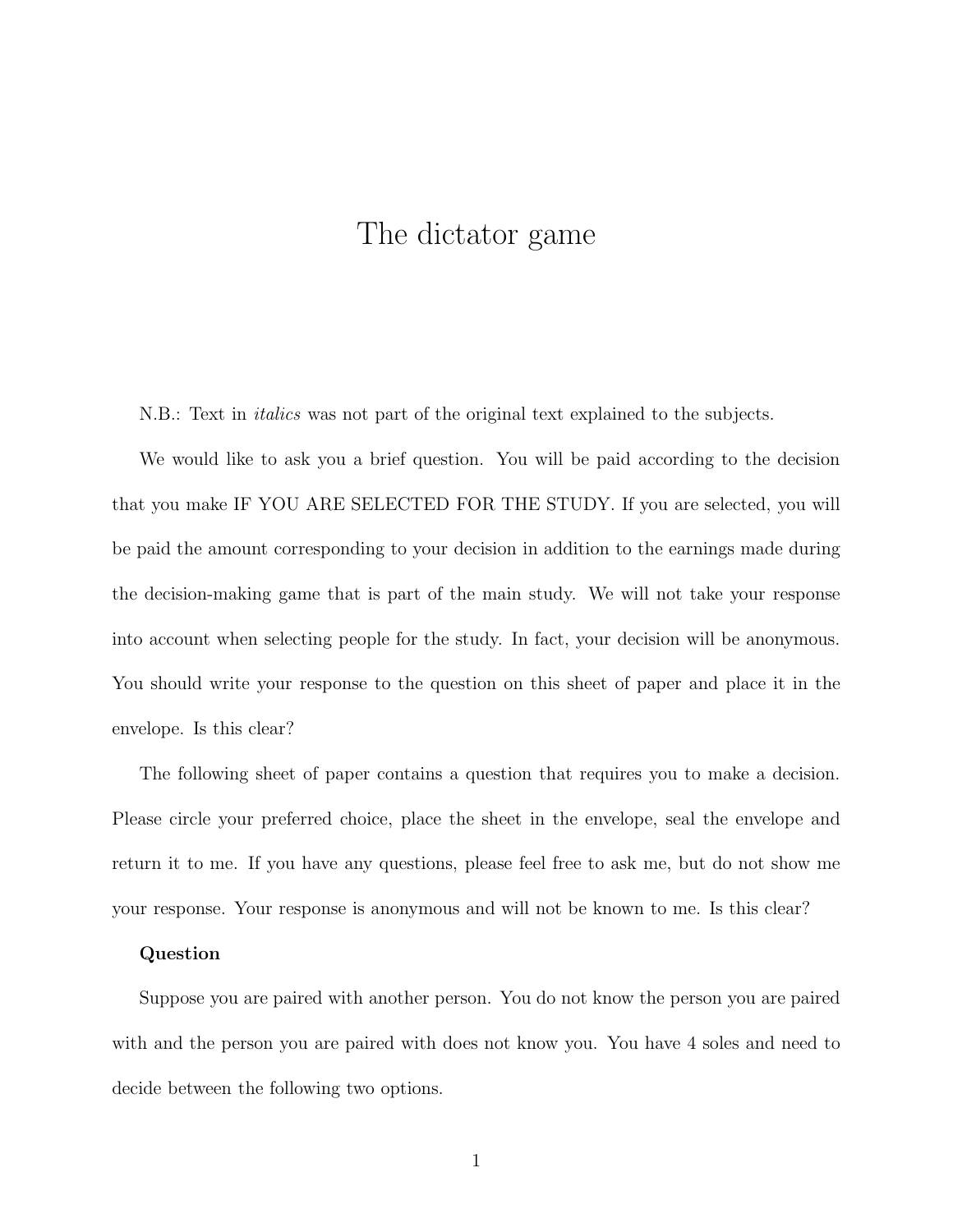**Option 1**: Keep 4 soles and send 0 soles to the other person.

**Option 2**: Keep 2 soles and send 2 soles to the other person.

*These options were placed side by side on the subject decision sheet.*

Which option would you choose?

Circle your most preferred choice, place the paper in the envelope and close the envelope. Remember that if you are selected to participate in the study you will be paid according to your choice at the end of the study.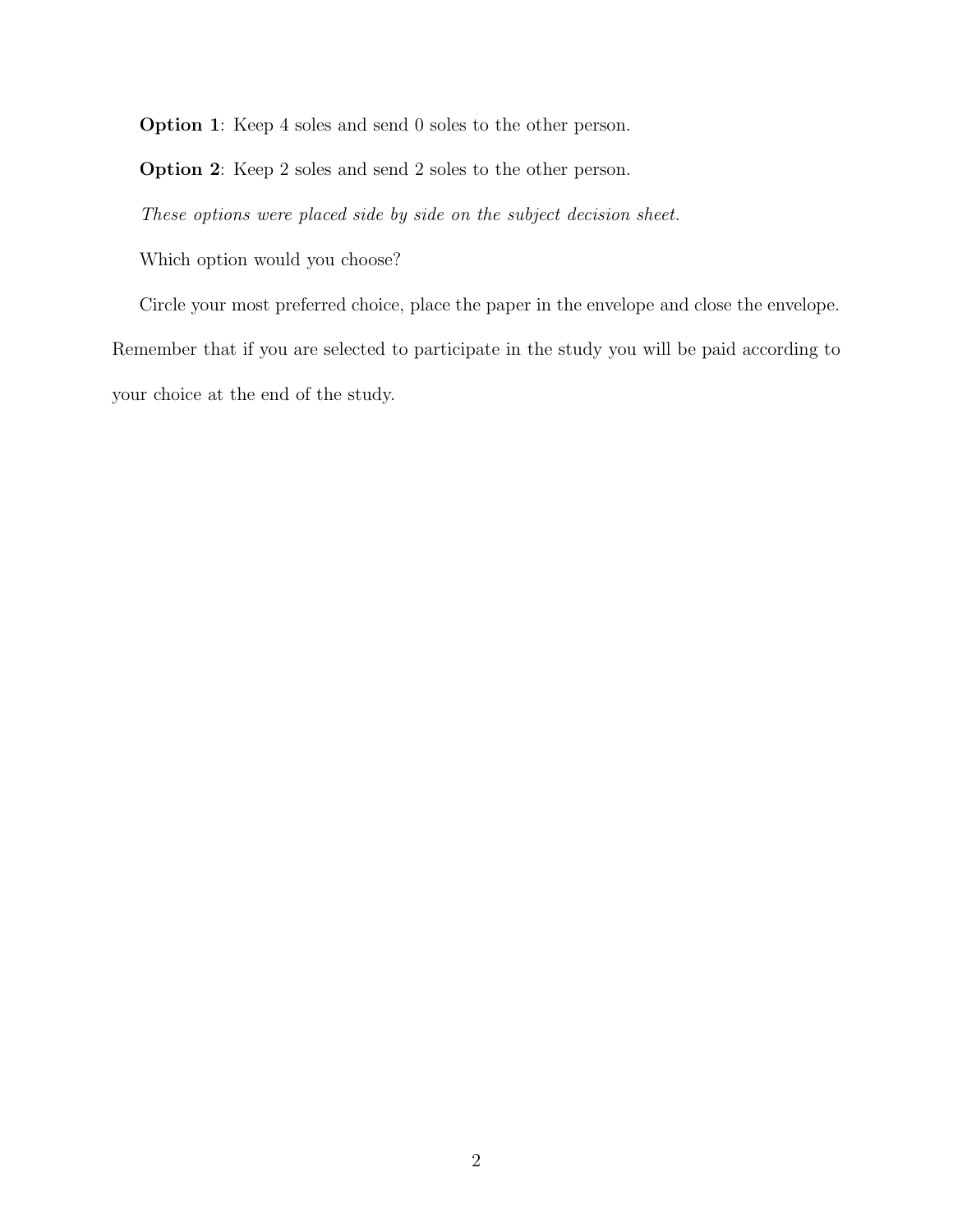# The trust and modified trust games

Text in *italics* was not part of the original text explained to the subjects.

#### **Welcome! Thank you for agreeing to participate in this study.**

### **1 Outline**

- 1. We will explain how the study will work.
- 2. We will all do a practice run together to show how it works.
- 3. You will make your decisions.
- 4. You will answer a short survey and get paid for your earnings.
- 5. If you have questions at any point, please do not hesitate to ask.

## **2 How the study will work**

1. There are X number of other players that have been selected to take part in this study at this time from another part of Huaral (*the number of players "X" varied depending*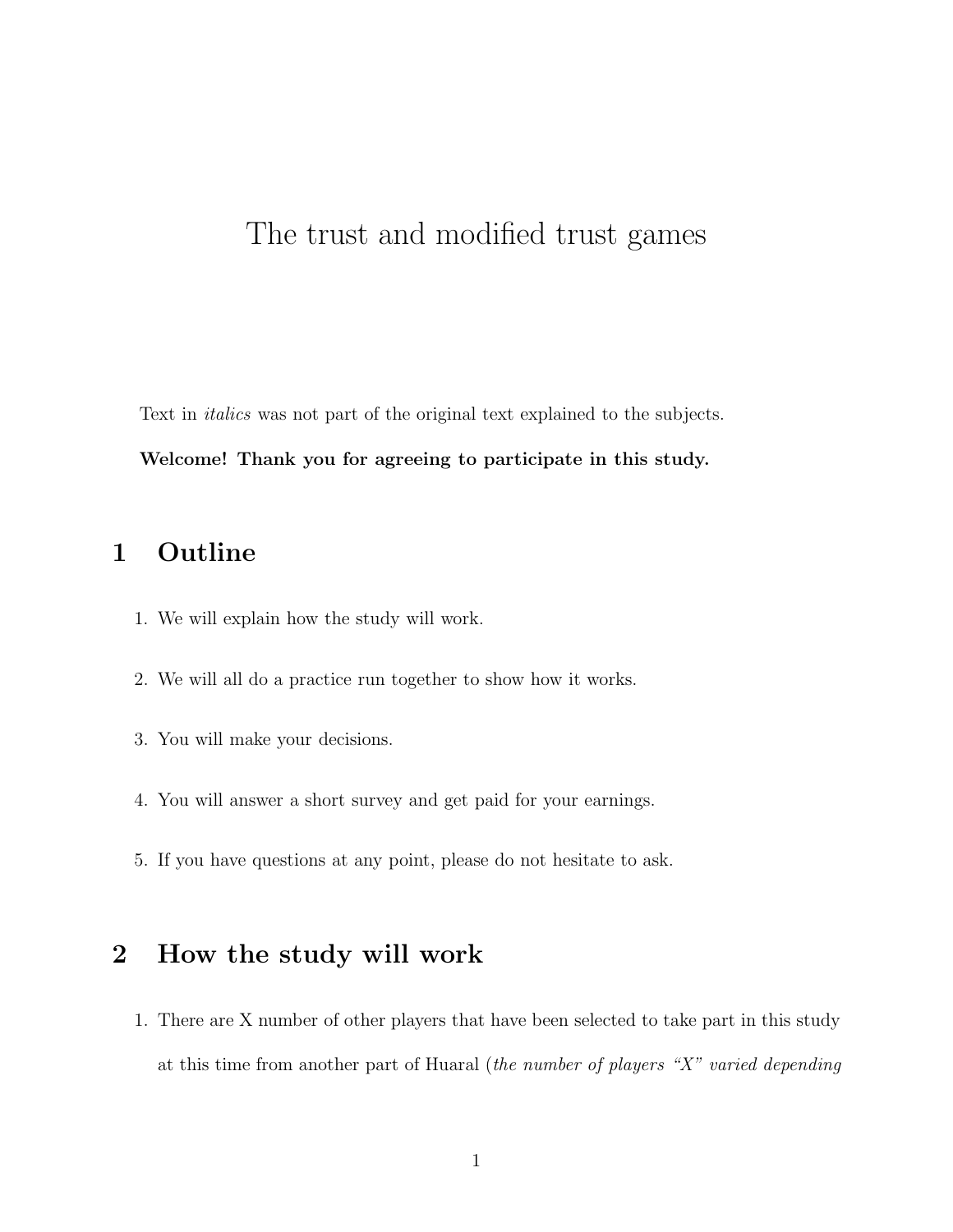*on the session, but was the same for player As and Bs*). They have gathered in another meeting room and are also being explained these instructions.

- 2. You will be paired with someone in that room who will be your partner during the entire study. You will not know the identity of your partner. Also, your partner does not know your identity. The person you have been paired with is the person sitting in the same number chair as you.
- 3. Everyone in this room is a Player A [B], everyone in the other room is a Player B [A].
- 4. You and your partner will play a game with each other twice.
- 5. Both times, you and your partner will be given 5 soles (*this amount varied depending on the session*). You and your partner will then make some decisions which determine how much you end up keeping. The page called "GAME" explains how the game works and what decisions you will have to make. *At this point, the experimenter explained the game based on figure 1.*
- 6. The game will be conducted using soles vouchers but they will be converted to money and you will be paid at the end of the study. So, remember, you are making decisions about real money!
- 7. You will be given no additional information about your partner. *This applied to the trust game. In the modified trust game, player As only were told that in a previous session almost half of the player Bs did not reciprocate in the second round. In addition, those player As who were paired with a person that chose to keep all in the dictator game were informed thereof. These player As were pulled out of the room and informed*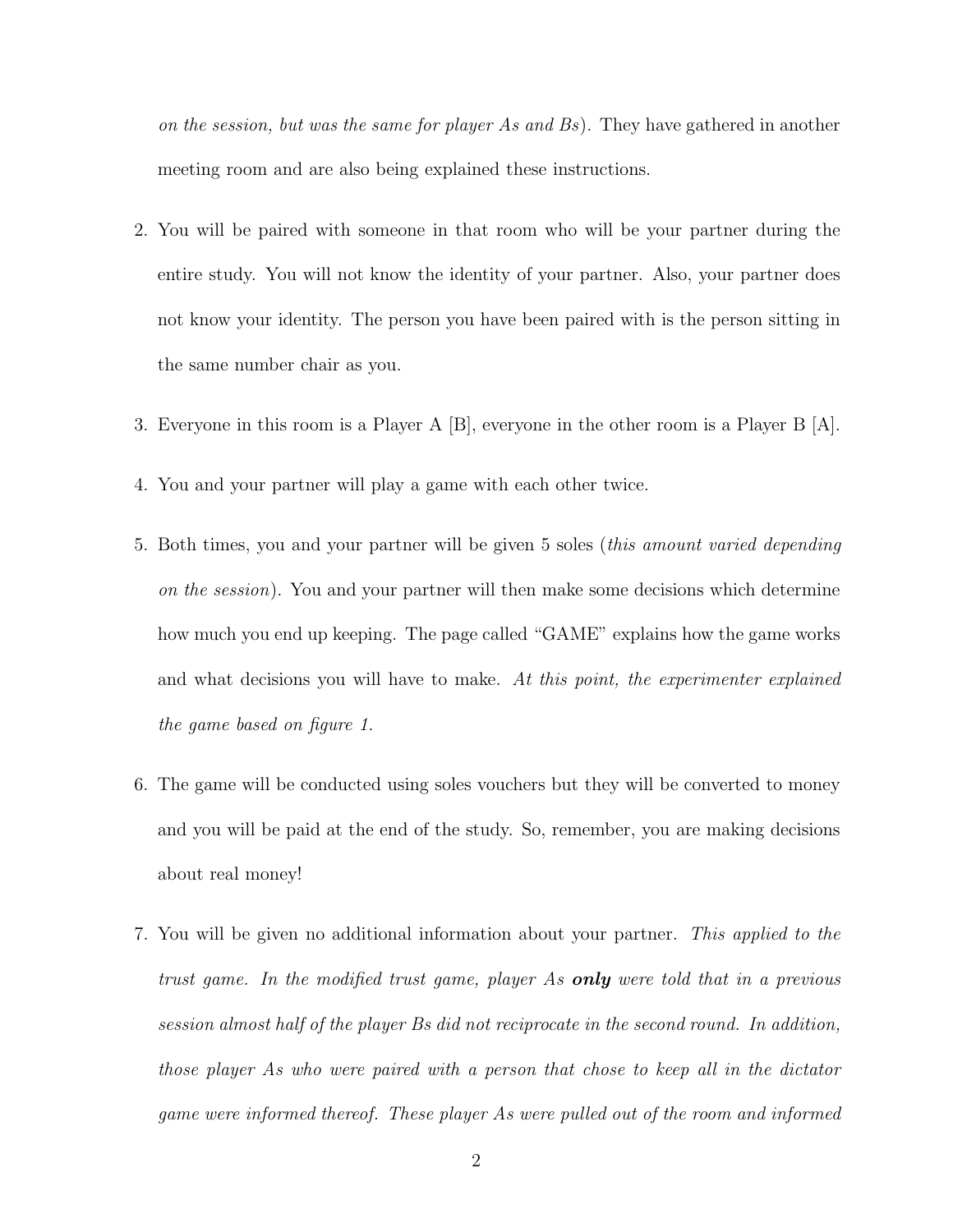*thereof individually and privately. They were first asked if they recalled the two choices they faced during the listing. If not, they were reminded thereof. Then, they were informed that their partner made a similar decision during listing and that their partner had chosen to keep all 4 soles.*

# **3 How do you communicate your choices to your partner?**

- 1. You will be playing with soles vouchers that will be converted into cash.
- 2. You have all been given two envelopes: one marked KEEP (white) and one marked SEND (yellow).
- 3. When it is your turn to make a decision, to KEEP soles put the soles vouchers in the envelope marked KEEP (white) and to SEND soles put the soles vouchers in the envelope marked SEND (yellow).
- 4. Once you have made your decision and put the soles token in the envelope, raise your hand. The facilitator will pick up the envelope marked SEND (which may be empty or have soles vouchers in it) and place it in a pouch of the accordion folder corresponding to your seat, ready to communicate it to your partner who is sitting in the same number seat in the other location.
- 5. Once all players have handed in their SEND envelopes, the facilitator will pass the accordion folder to the book-keeper. The book-keeper will record your decisions ac-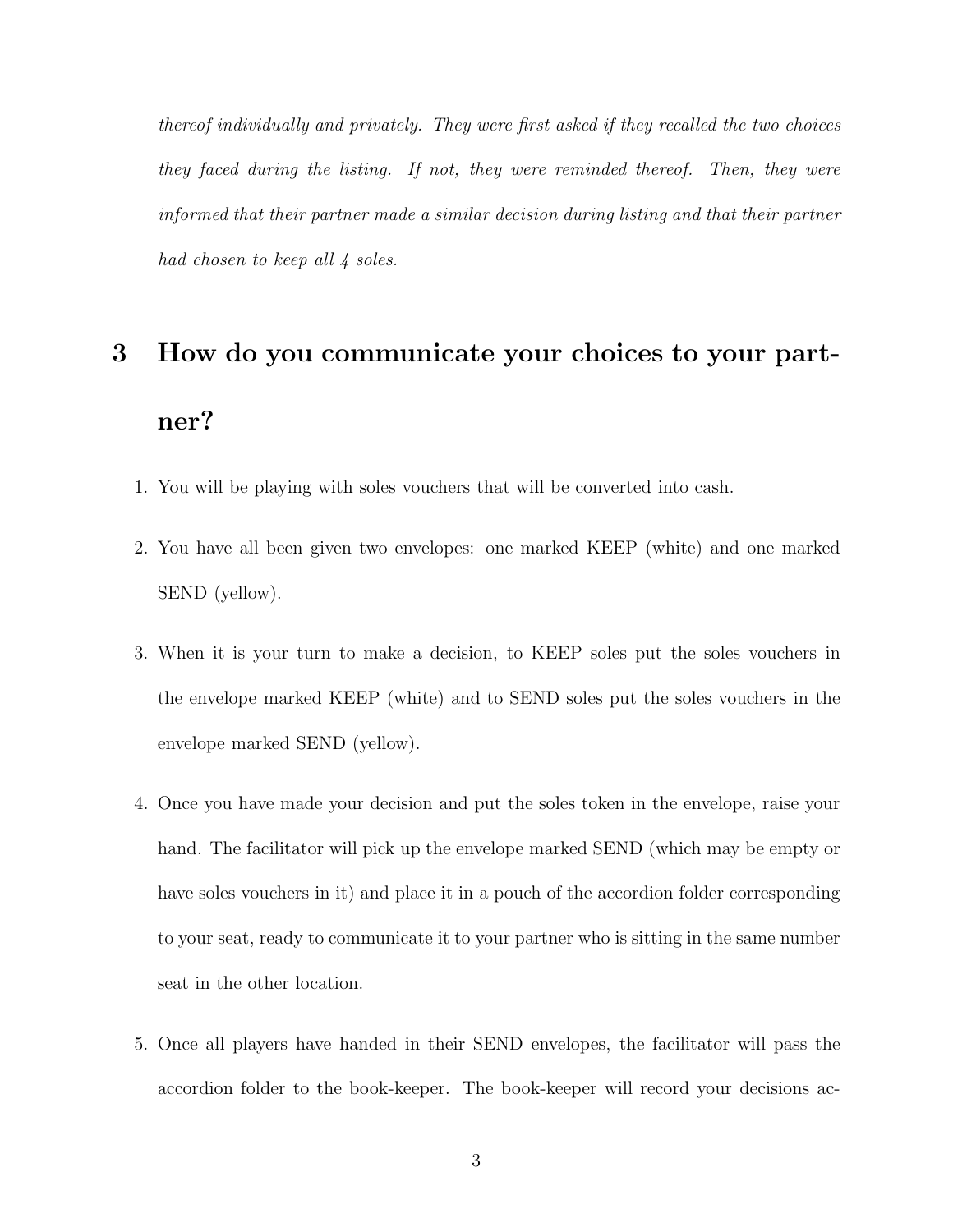cording to your seat number and call the other location and tell them the decisions.

6. The book-keeper at the other location will put the right amount of soles into an envelope and into an identical accordion folder for delivery to the other room of players. The facilitator at the other location will deliver the envelope containing your decision to your partner.

#### **4 How will you be paid?**

- 1. Throughout the study, all the vouchers you keep will be placed in your KEEP (white) envelope.
- 2. When you are told the study has ended, you will be paid according to the number of vouchers in your KEEP (white) envelope.
- 3. You will be paid for (1) your decisions in this session, (2) the fact that you showed up (1 sol), (2) the survey questions (1 sol) and the decisions that you and your partner made in the game you played during the listing.
- 4. You will be paid by the book-keeper according to your seat number.

#### **5 Final Requests**

- 1. Please turn off phones or any other device that may make noise.
- 2. Please do not talk to each other during the study. If you have any questions during the experiment, please raise your hand.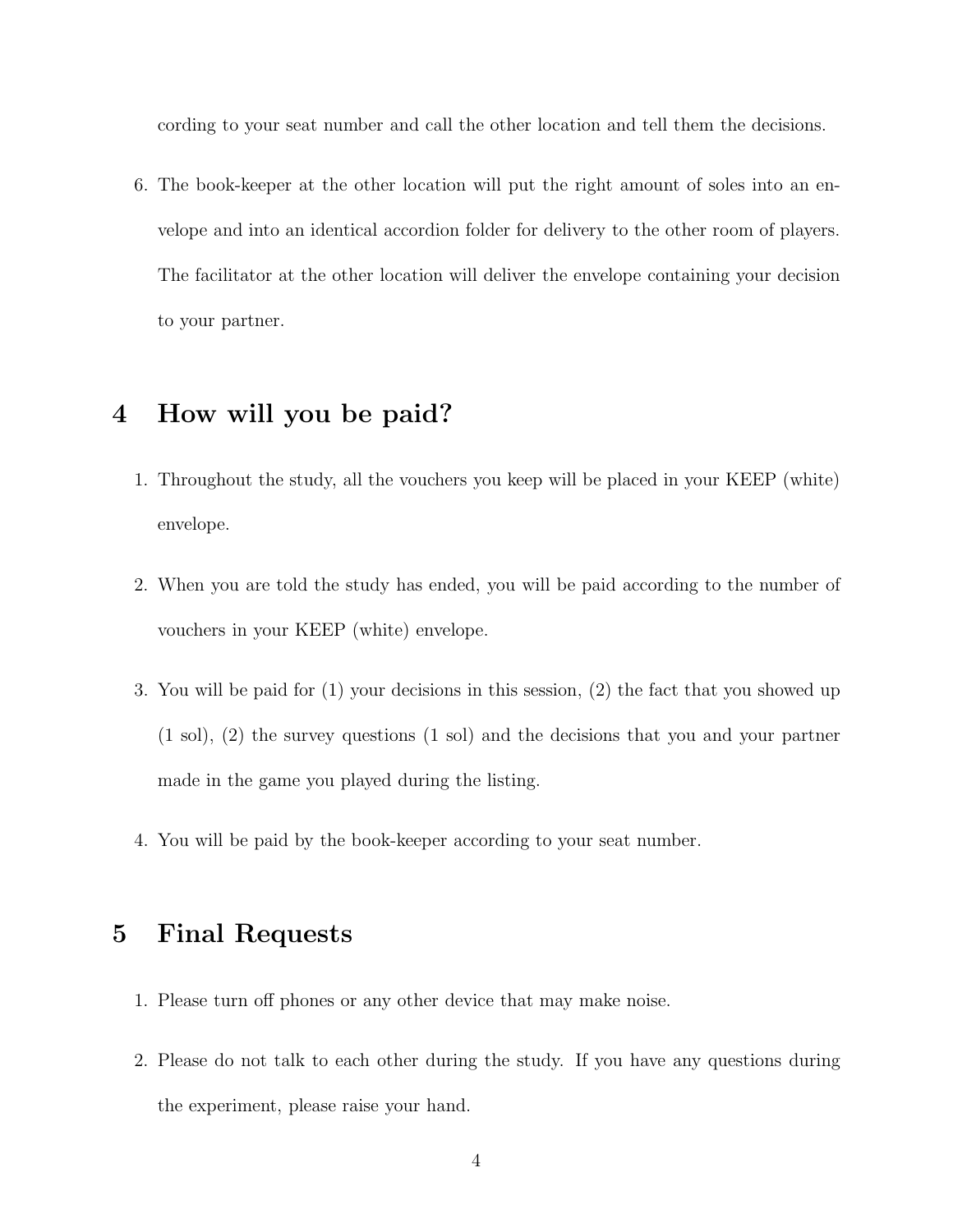3. The accordion folder will only be given to the book-keeper when all the envelopes have been collected from everyone in the room. This means that the delay of any player's decision can prevent the next round from starting. Take the time you need to make your decision, but please also keep this in mind.

#### **6 Questions, answers and practice**

- 1. We will now go through some examples.
- 2. *While subjects were allowed to ask questions throughout the instructions, this section was allotted especially for Q & A. The experimenters faced the subjects with several hypothetical scenarios on decision-making. These examples were specific to whether the group was player As or Bs.*

*For example, player As were asked: Suppose you choose to send your voucher and player B decides not to return, how many vouchers do you have at the end of this round?*

*Similarly, player Bs were asked: Suppose player A does not send any vouchers, how many vouchers do you have at the end of this round?*

*Similar types of questions were asked, varying the types of moves, number of rounds and so on. A complete set of quiz questions is available upon request. In general, the group of players was encouraged to answer. Sometimes the experimenter would call upon specific subjects, particularly, if a subject seemed confused.*

3. Are there any remaining questions before we begin?